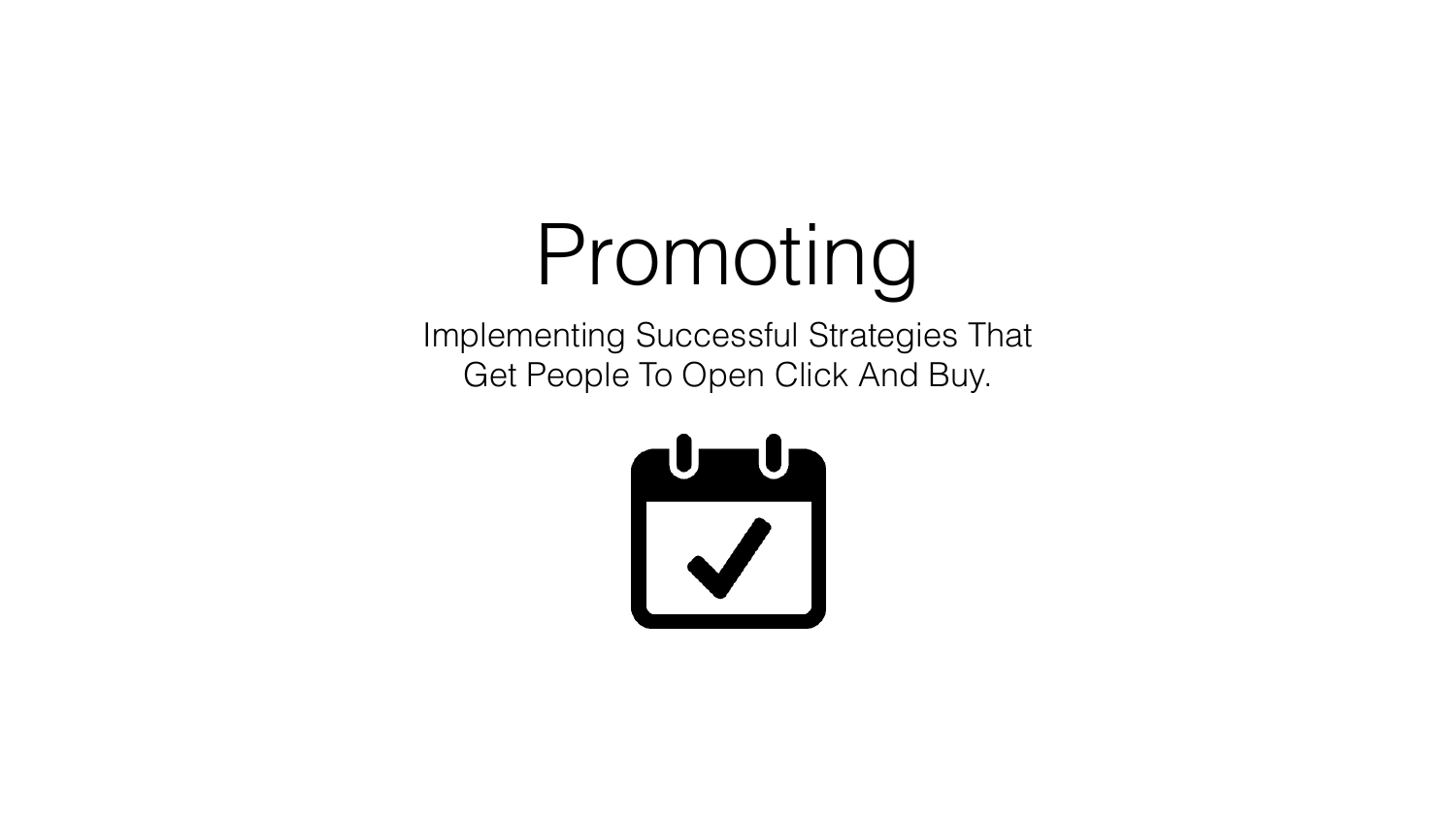#### **If You Get Behind It THEY get behind it.**

Conversions aren't accidental. You need to get FULLY behind a product launch by treating it as if it was YOUR OWN launch. If you only dip your toe in the water you'll be bouncing to something new before you've seen the results of your efforts.

*Build buzz about your promotion way in advance. Warm them up to what* you're going to be doing. Get them excited and get them to want to *SHARE what your doing with THEIR friends!*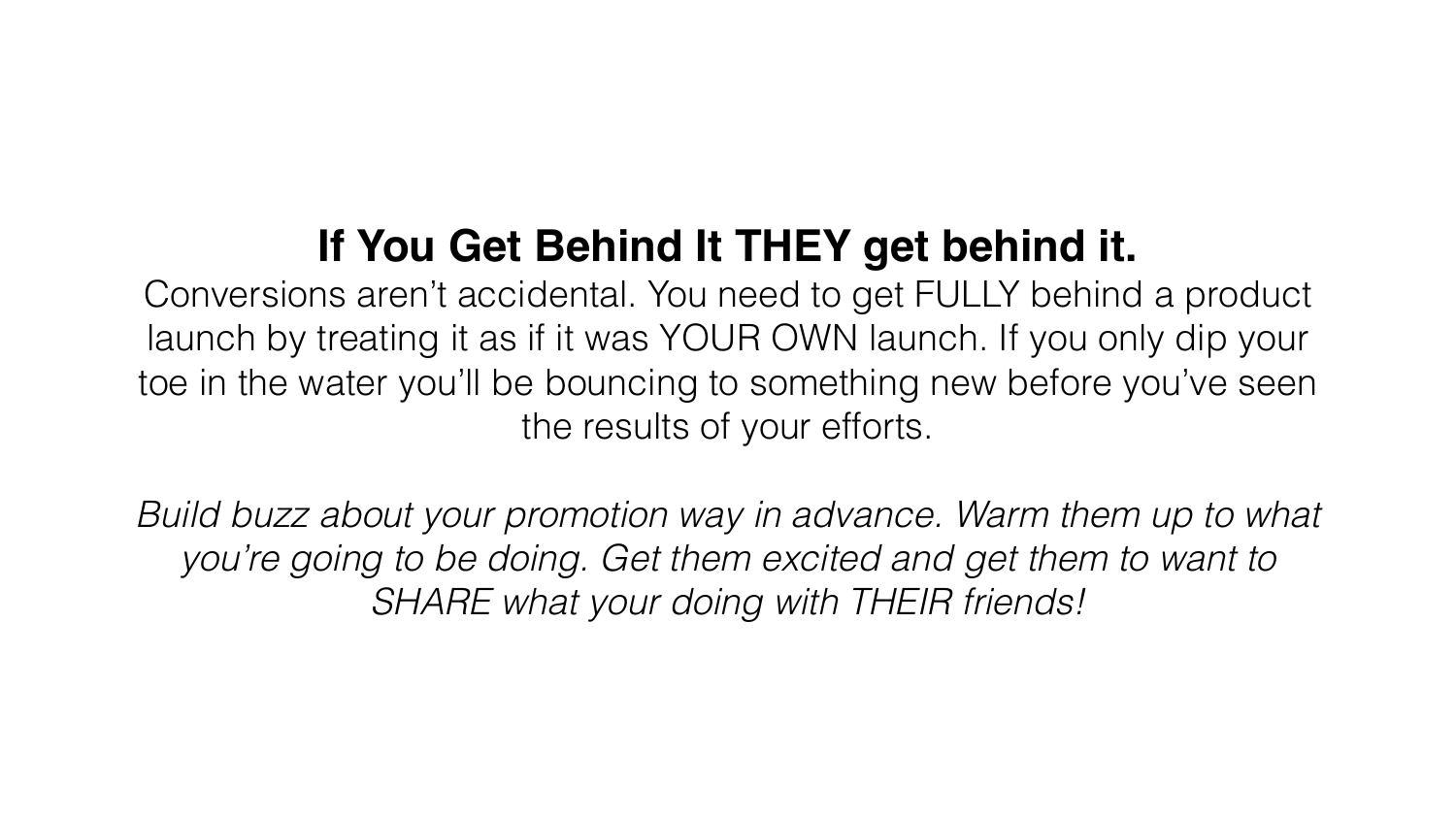## Mailing Your List

- Use the vendor provided swipes to craft your own tailored emails IN YOUR OWN VOICE.
- Queue your emails in advance and be mindful of the times. I use Eastern United States time to gage my email schedule. Before work - after work - before bed.
	- Check the opens and the click thru rates to determine what's working best don't be afraid to modify subsequent emails based on what you learn.
- 
- Mail every single day of the launch. NEVER be afraid to mail your people and don't focus on the unsubscribes.



Always test your emails and READ them in a browser as well as on your cellphone. Make sure things line up and that images look good. Don't be the {!firstname\_fix} guy.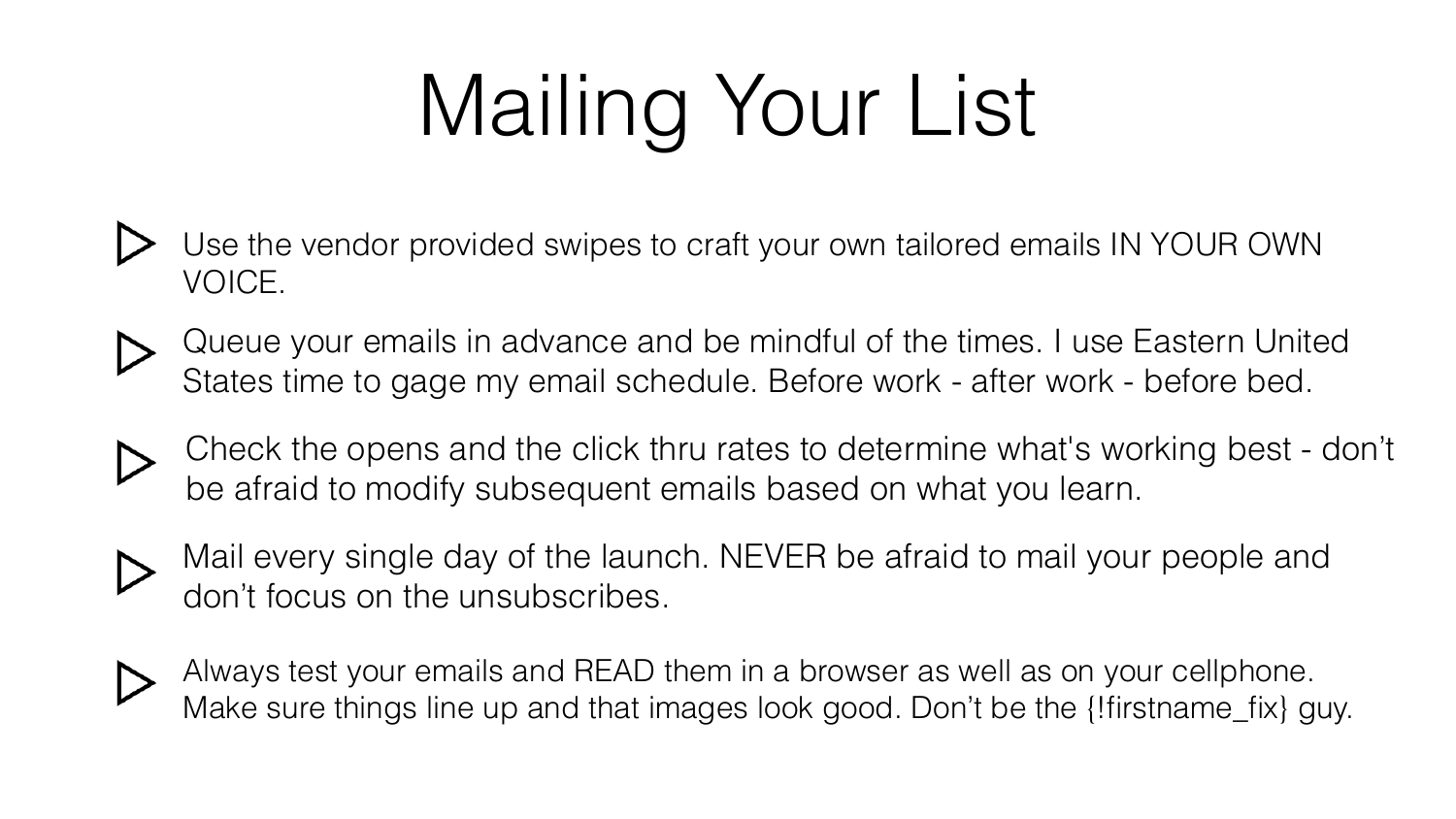# Posting & Publishing

- 
- 
- 
- 
- 
- 
- 
- 
- 
- 

Blogging is a great way to get the word out - especially on an evergreen basis as the search engines begin to pick up the post. Use keywords and write the post as a review.

Press Releases are basically "news announcements" of your bonus offer for XYZ launch and there are many syndicated press release sites out there that you can post on

Articles are similar to blog posts but should be written to teach about a SPECIFIC topic regarded in the product you're promoting. Link back to your bonus in the resource box and submit to directories.

Forums can be a bit picky about "promotion" type stuff but you can often put a banner or signature link in your signature and then just post VALUE regarding the product subject matter.

Social Media is extremely powerful and it extends beyond just Facebook. Remember the "Party Principle" and don't just spam groups with your offer. Be tactful and use viral angles.

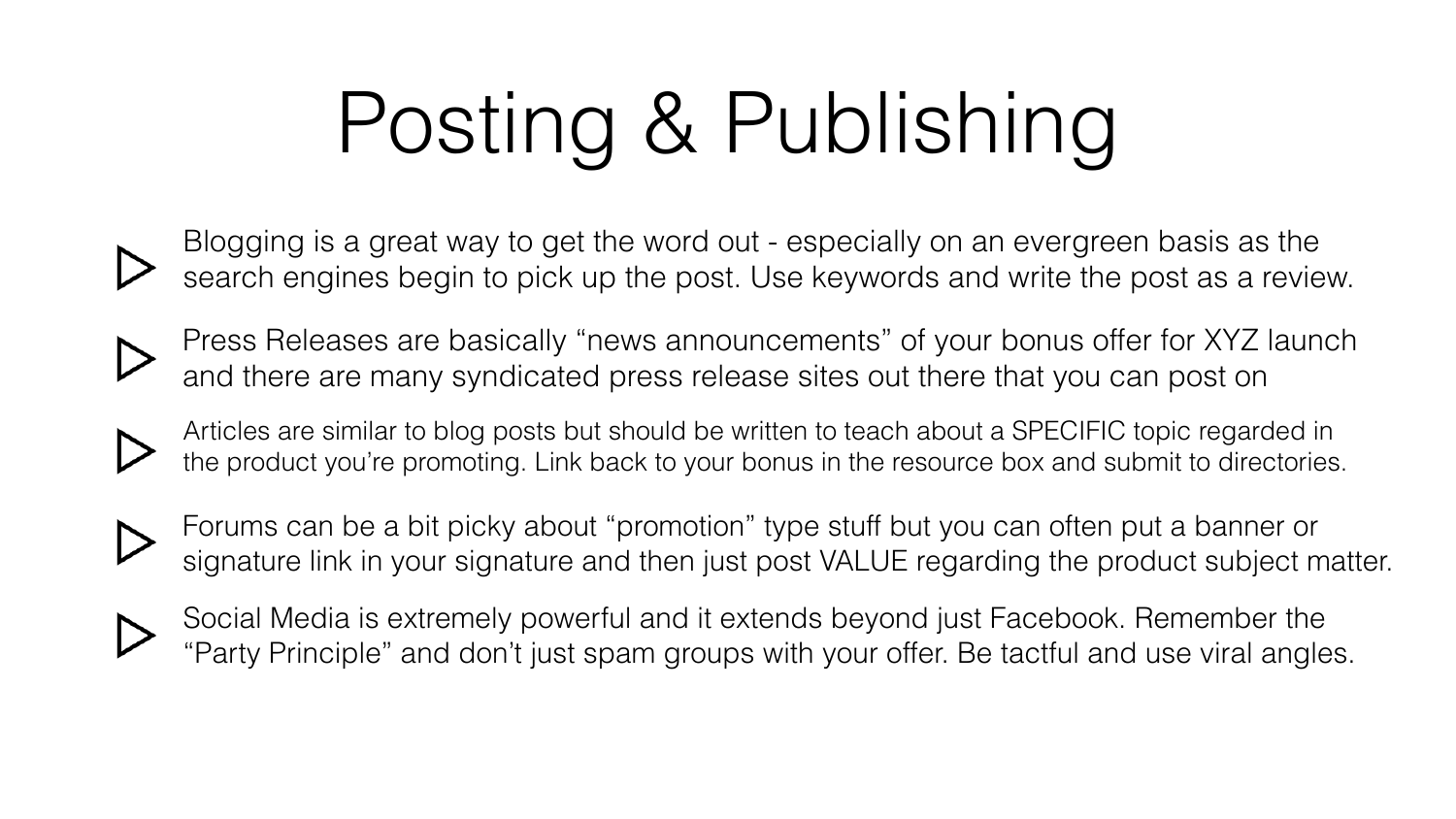# Videos

- Reviews or walk through of the actual product serve to establish a great deal of credibility and make a direct connection between you and the vendor.
- 
- Testimonials are also a really good way to establish a connection, whenever possible you should provide a testimonial for the vendor to put on his page
- 
- Case Study work because there is no better proof than ACTUAL RESULTS. If you can demonstrate the product in producing results for you then DEMONSTRATE IT.
- 
- YouTube is a great way to be found because YT videos actually rank very well. Be sure to create a keyword rich description that links back to your bonus.



Pre empt and overcome common questions and objections with your demo process. Look for the gasp factor.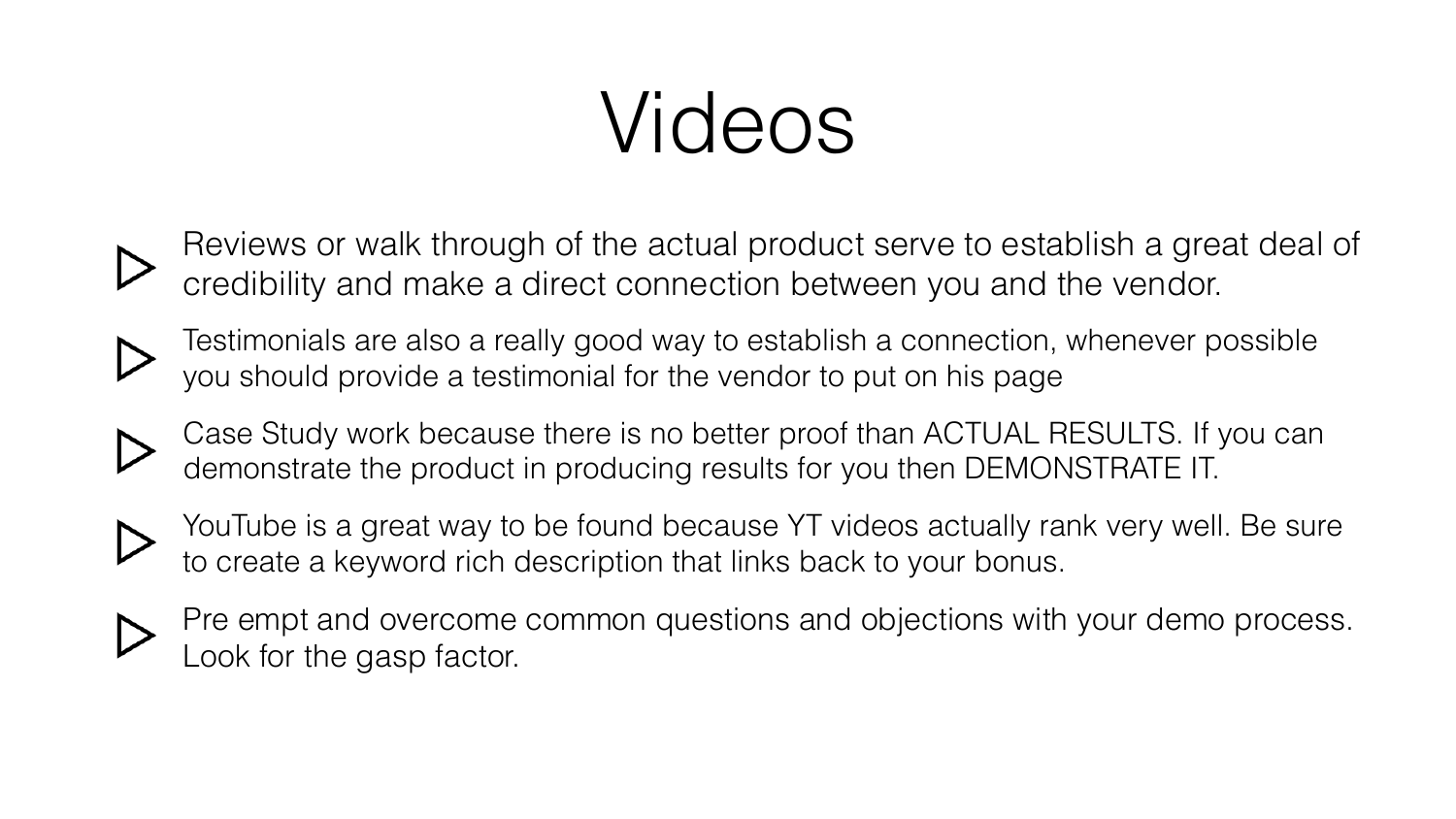# Commit Yourself

- Follow Thornhill's Affiliate Promo Formula to the letter and start promoting BEFORE the launch even begins.
- Clear your calendar for EVERYTHING thats going to go on around the launch - prelaunch and post launch.
- Don't be afraid to mail your list EVERY day and even MULTIPLE times per day. This is perfectly fine as long as the emails make sense and build on eachother.
- DON'T PROMOTE ANYTHING ELSE during the launch because that will only confuse your subscribers.
- People will look at your offer with a new set of eyes each time, multiple emails allows you to present various angles that may appeal to a broader audience.

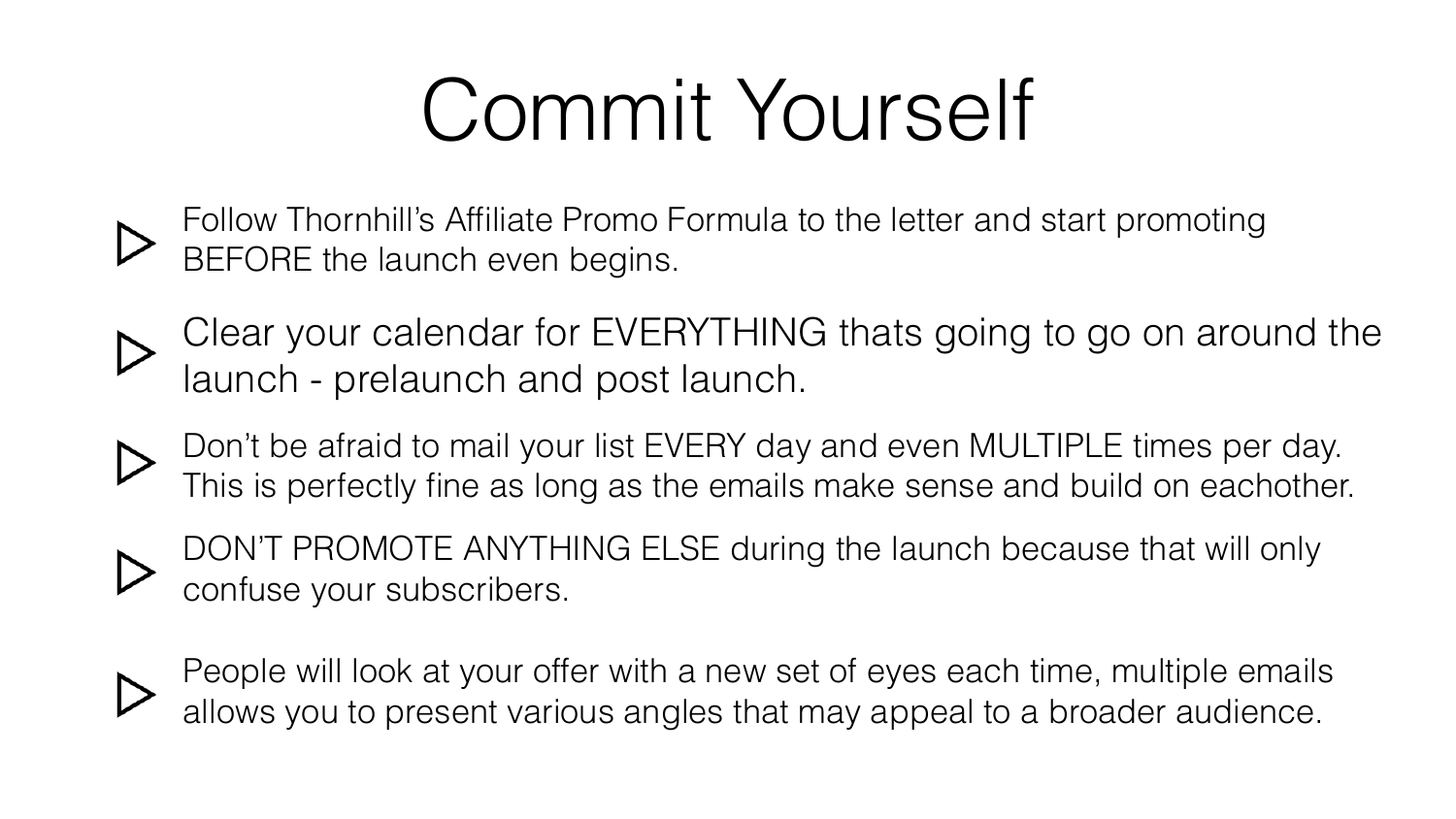# Follow Through

Fulfill your bonus requests promptly and accurately. Have canned responses

on hand to handle the volume.



If you offered prizes for any sorts of pre promo contests then be sure to award

them right away.





Keep a close eye on the support desk and email inbox for people that had trouble purchasing or getting access to something. respond quickly and address their concerns.

Update your bonus page with the number of bonuses remaining and the time left till the promotion ends. Don't neglect to keep things up do date or you'll look careless.